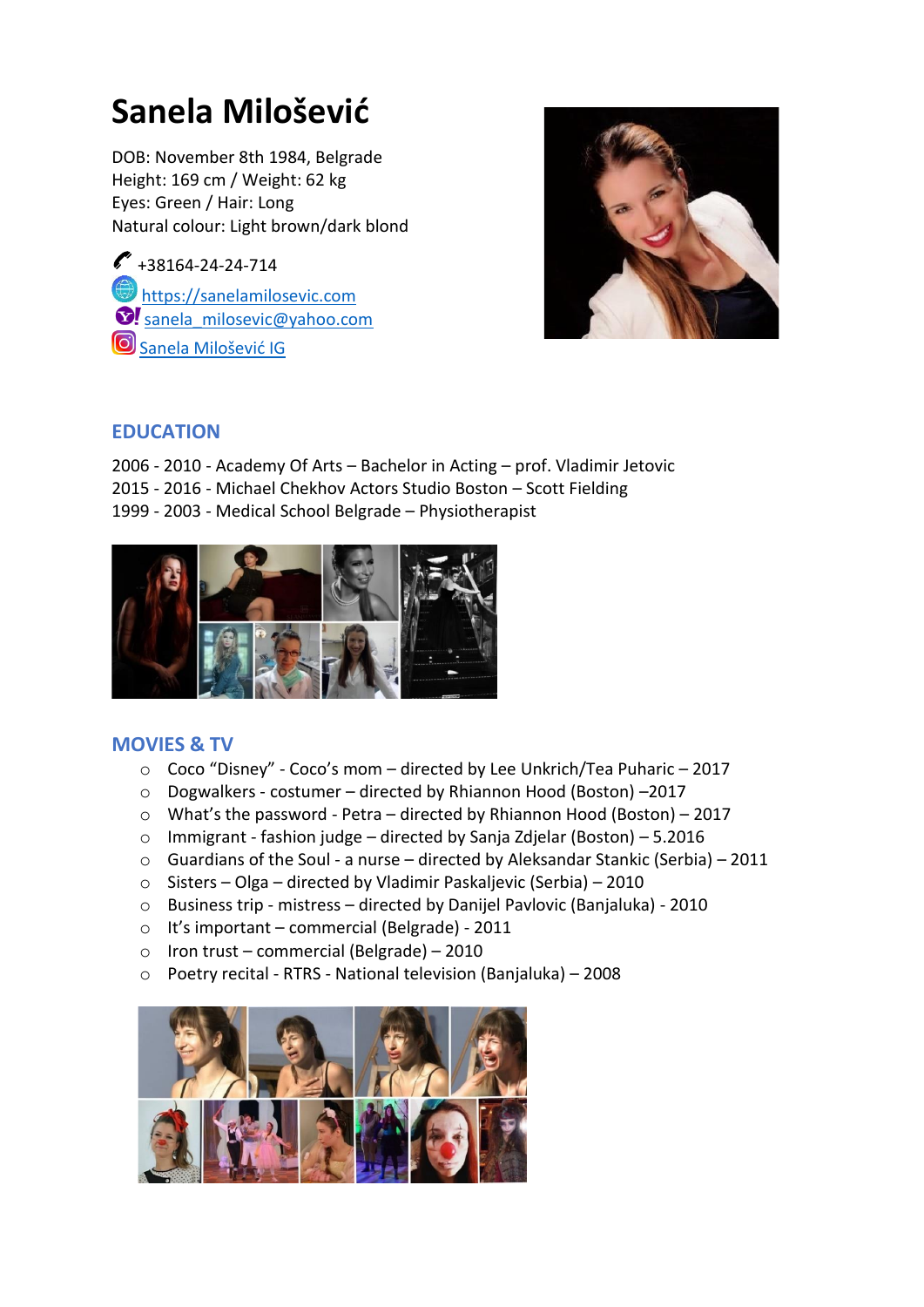# **THEATRE**

# **Carnival Cruise Line – USA, October 2017 – April 2018**

- o Host & MC, **October 2018 – March 2020**
- o The murder mystery Mrs. Scarlet comedy, **October 2017 – Jun 2018**
- o Lip Sync Battle 90's guest star comedy, **October 2017 – Jun 2018**

#### **Street musicians' festival – Novi Sad, 2017**

 $\circ$  Clown show – musical comedy

#### **Happy Theatre - Belgrade/Serbia, October 2016 – January 2017**

o [New Year's magic](https://sanelamilosevic.com/new-year-magic-novogodisnje-carolije) - Princess Ann – musical for kids - director Monika Romic

#### **Carnival Cruise Line – USA, 2014 – 2016**

- $\circ$  The Legends show Elvis Prisli musical comedy
- $\circ$  The liers club comedy

# **Carnival Cruise Line – USA, 2012 – 2014**

o Actress in the shows for children

#### **KPGT Theatre - Belgrade/Serbia, Jun 2010 – Jun 2012**

- o [Richard III](https://sanelamilosevic.com/king-richard-iii-ricard-iii) Margarita / Lady Anne Shakespeare director Ljubisa Ristic
- o [Coriolanus](https://sanelamilosevic.com/coriolanus-koriolan) Goddess Shakespeare director Sasa Gabric
- $\circ$  [Offending the audience](https://sanelamilosevic.com/offending-the-audience-psovanje-publike) The Actress Peter Handke director Ljubisa Ristic
- $\circ$  [Parting](https://sanelamilosevic.com/parting-razdeljak)  cabaret director Ljubisa Ristic

#### **Theatre for children on Sava River - Belgrade/Serbia, 2011 – 2012**

 $\circ$  Spoiled princess – princess, witch

#### **Theatre company Eci-Peci - Belgrade/Serbia, 2010 – 2012**

- $\circ$  Wonderful Flute the princess, the wizard
- o New Year's Smurfing Grouchy Smurf, Smurf fairy, the witch
- o Gargamel's New Year's magic Grouchy Smurf, Brainy Smurf

#### **Theatre company Zozo 2009 – 2010 – Belgrade/Serbia**

New Year's ruse – a little girl – princess

#### **Theatre for Children Republic of Srpska – 2009 - 2010 - Banjaluka/Republic of Srpska**

- o [No Exit](https://sanelamilosevic.com/no-exit-iza-zatvorenih-vrata) Estela Rigo Z.P.Sartre
- $\circ$  Two gentlemen of Verona Lucetta/alewife Shakespeare director V. Jevtović

# **National Theatre Republic of Srpska – 2007 – 2009 - Banjaluka/Republic of Srpska**

- o Battle of Kosovo washerwoman/market woman Lj.Simovic dir.V.Jevtovic
- o Fastidious Person Milica Kosta Trifkovic dir.V. Jevtovic
- o Look back in anger Helena Charles John Osborne dir. V.Jevtovic
- o The Misunderstanding Maria Albert Camus directed by Dusko Loncar
- o Hadersfild Milica Ugljesa Sajtinac dir.V.Jevtovic
- o The Roots Simka Dobrica Cosic
- o Seagull Masha A.P.Chekhov director Vladimir Jevtovic
- o Cherry Orchard Anya A.P.Chekhov director Vladimir Jevtovic